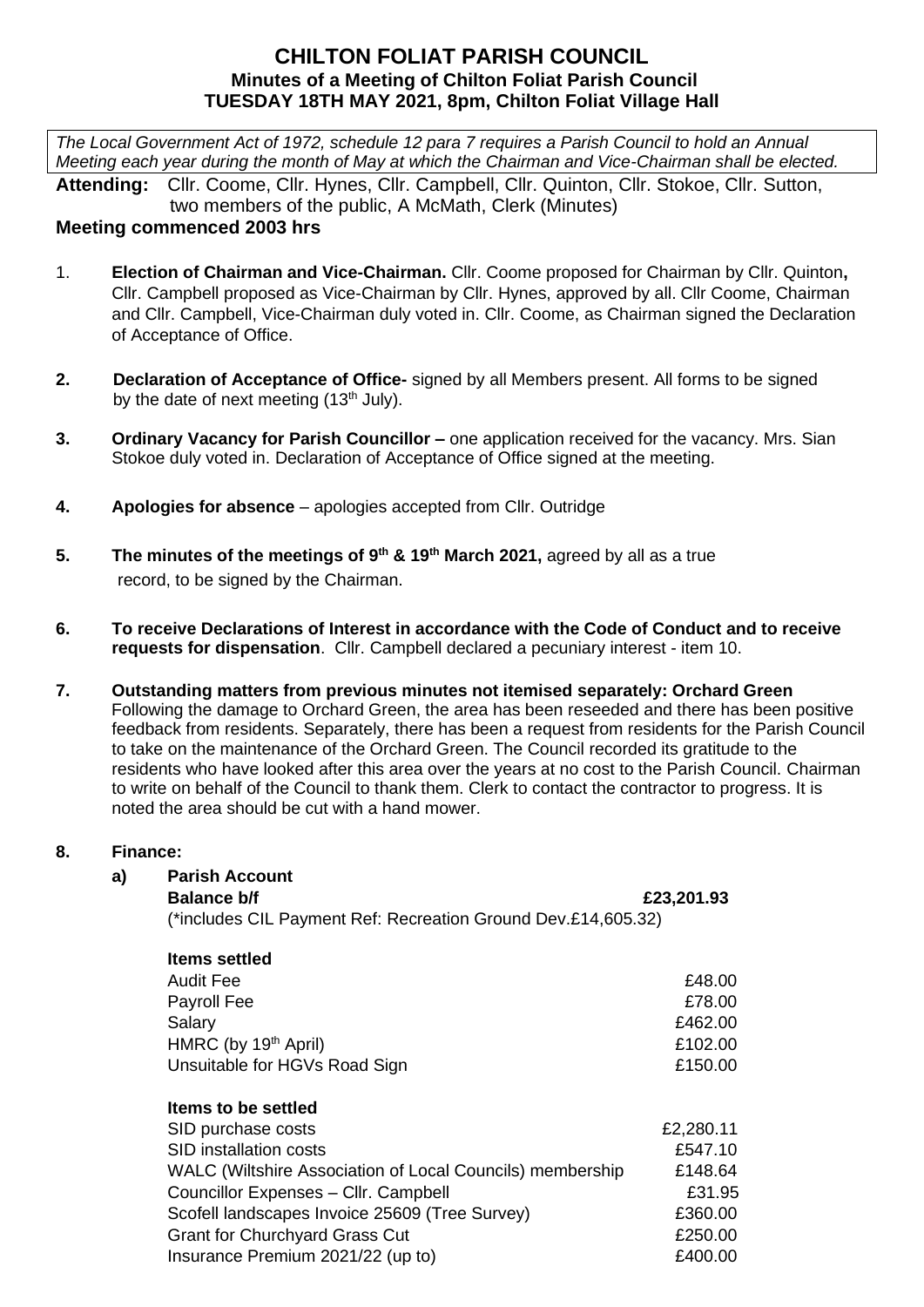|    | Income:                                                                                                                     |            |  |
|----|-----------------------------------------------------------------------------------------------------------------------------|------------|--|
|    | Precept 2021/22                                                                                                             | £7,320.00  |  |
|    | <b>Projected Balance</b>                                                                                                    | £25,664.13 |  |
|    | Wiltshire Council have confirmed a further Community Infrastructure Levy payment will be<br>paid (in the region of £7,864). |            |  |
|    | <b>Proposal to accept the financial report (General Account)</b> – Cllr. Hynes, seconded<br>Cllr. Campbell, approved by all |            |  |
| b) | <b>Charity Account</b>                                                                                                      |            |  |
|    | <b>Balance b/f</b>                                                                                                          | £4,284.72  |  |
|    | <b>Settled</b>                                                                                                              |            |  |
|    | <b>Village Hall Payment</b>                                                                                                 | £36.73     |  |
|    | <b>Projected Balance</b>                                                                                                    | £4247.99   |  |
|    | <b>Proposal to accept the financial report (charity account)</b> – Cllr. Hynes, seconded                                    |            |  |
|    | Cllr. Quinton, approved by all.                                                                                             |            |  |
|    |                                                                                                                             |            |  |

**c) Bank Reconciliation** – to take place after the meeting – Cllr. Outridge.

### **d) Approval of Accounts for 2020/21**

Proposal for Council to approve last year's accounts for onwards transmission to auditor Cllr. Hynes, Seconded Cllr. Sutton.

- **e) Proposal for Council to approve the removal of Graham Francis as Primary User on both the General and Charity Accounts with HSBC and replace with Nic Coome** – Cllr. Campbell, seconded Cllr. Sutton. Agreed by all.
- **9. Representatives to internal and external bodies confirmed: Planning Committee** – Cllr. Hynes, Cllr. Coome, Cllr. Outridge  **Village Hall Management Committee -** Cllr. Quinton, Cllr. Coome **Community Area Transport Group - Cllr. Campbell [Marlborough Area Board** – Cllr Coome**]**

## **10. Planning: To receive new planning applications:**

21/01739/FUL – 1 West Soley Cottages – No Objection PL/2021/03059 – Kennet House – No Objection PL/2021/03347 – 28, Crooked Cottage, West Soley – No Objection PL/2021/05043 - as above - No Objection West Berkshire Council**:**19/02979/OUTMAJ - Walkers Logistics – noted as approved

**Recreation Ground (Popham Close) update:** The Chairman met with developers and a parishioner regarding the size and position of the playpark in the development. It is felt that the size is too big and it would be better placed further away from the road. Planners have indicated in order to amend the position; a new planning application may be needed. Cllr. Coome is hopeful that this can be reconsidered. He will take up the matter this week with developers and will explore every option.

### **New Recreation Ground, near to Field View**:

The pc has been contacted by solicitors on behalf of the landowner regarding the handover of land. The Chairman proposes to appoint a local solicitor to deal with this on behalf of the pc – agreed by all. Legal costs and land registry costs will be covered by the landowner. Concerns raised over the condition of the field will be raised as part of the handing over process. It is noted that Wiltshire Council has signed the recreation ground off.

Council considered the request from Chilton Foliat Community Association regarding fundraising for facilities for the new recreation ground. Noted as a positive idea, issues regarding equipment ownership, liability and insurance to be raised – Cllr. Coome to draft a response and circulate it for comments**.**

**11. Parish Steward:** Report noted - next visit 3rd June.